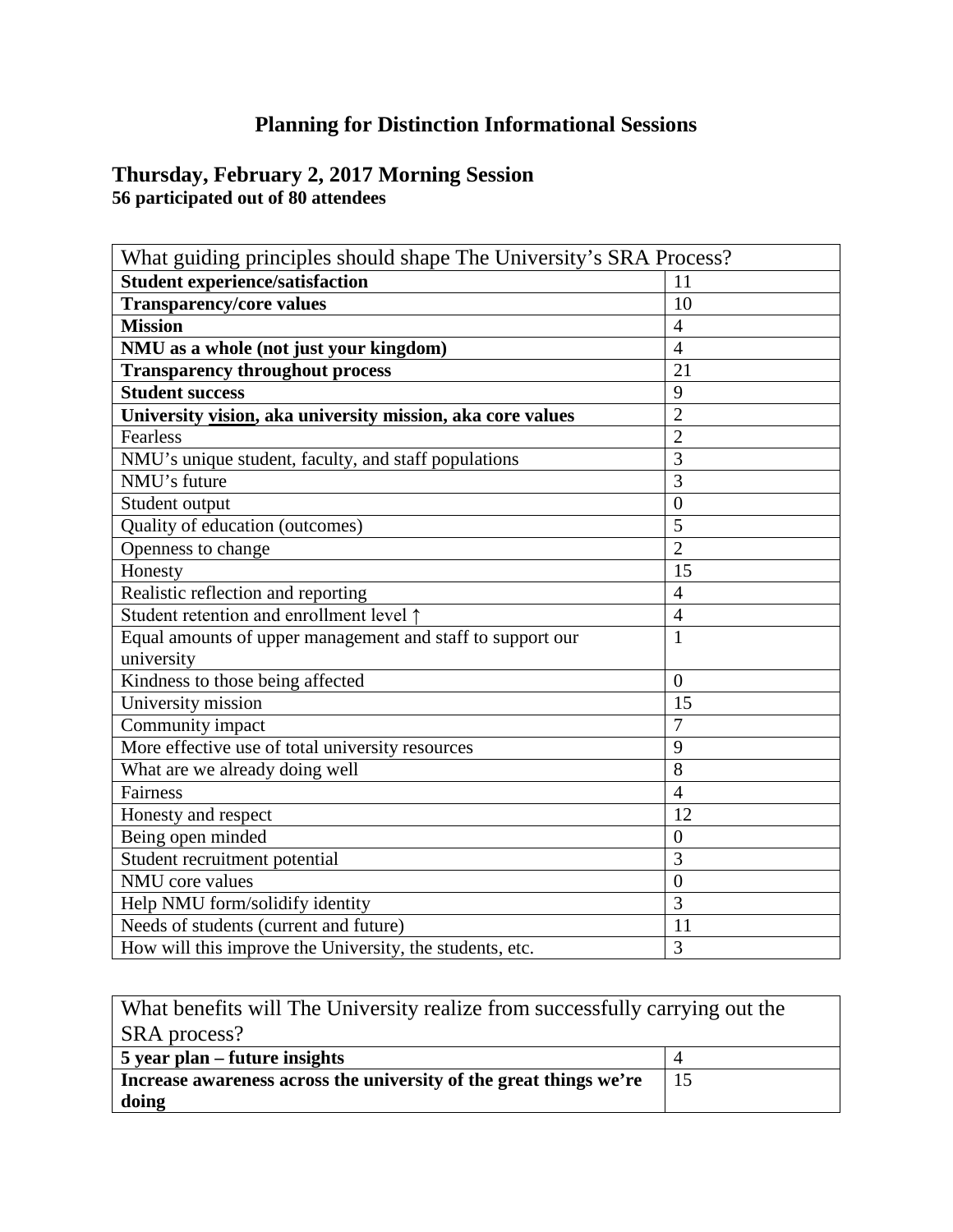| Increased awareness of improvements needed                         | 15               |
|--------------------------------------------------------------------|------------------|
| Ownership of what's decided/implemented                            | 5                |
| <b>Increased enrollment</b>                                        | $\overline{6}$   |
| <b>Savings of \$</b>                                               | 9                |
| Realization of what is best/most efficient for university          | 14               |
| <b>Better sense of University identity/direction</b>               | 5                |
| Fairness                                                           | 8                |
| Survival reputation                                                | $\overline{2}$   |
| <b>Enrollment</b> increases                                        | $\mathbf{1}$     |
| Tools for future success                                           | $\overline{7}$   |
| Validation of successful programs                                  | 3                |
| Deliver higher quality education to our students                   | $\overline{0}$   |
| Was the perception the reality?                                    | $\boldsymbol{0}$ |
| Everyone/department gets voice                                     | 1                |
| Transparency                                                       | $\overline{7}$   |
| Synergy developed                                                  | $\overline{4}$   |
| Understanding more fully all at the university                     | $\overline{5}$   |
| Hopefully increase cost effectiveness of overall operation         | 17               |
| Learn about other programs                                         | 9                |
| University identity and distinction                                | $\boldsymbol{0}$ |
| Felling we're all on the same page                                 | $\mathbf{1}$     |
| Efficiency w/best student outcomes                                 | $\overline{4}$   |
| Faculty/staff understanding of what all unites do                  | 12               |
| Happier staff/faculty because they were involved in process        | $\overline{4}$   |
| Timely graduation                                                  | $\overline{2}$   |
| Solid reputation                                                   | $\overline{2}$   |
| Positive                                                           | $\overline{0}$   |
| Prospective student recruitment (attraction of students to NMU)    | $\overline{0}$   |
| Less resentment (if process followed and recommendations are       | $\overline{2}$   |
| implemented)                                                       |                  |
| I am not the center of the university                              | $\overline{2}$   |
| What programs we excel at                                          | $\overline{0}$   |
| What benefits retention                                            | $\mathbf{1}$     |
| Better resource sharing                                            | $\overline{2}$   |
| Equilibrium instead of stress                                      | $\overline{3}$   |
| Possibility of more equalization of upper management/support staff | $\overline{2}$   |
| <b>Student satisfaction</b>                                        | $\boldsymbol{0}$ |
| Better morale!                                                     | $\overline{4}$   |

| What pitfalls would arise from carrying out the SRA process?                  |  |
|-------------------------------------------------------------------------------|--|
| Committee members could be bias on their decision processes!                  |  |
| Challenges for departments losing their "committee members" for $\parallel$ 3 |  |
| 4-5 hours/week                                                                |  |
| Ultimate "bail-out" when hard decisions needed                                |  |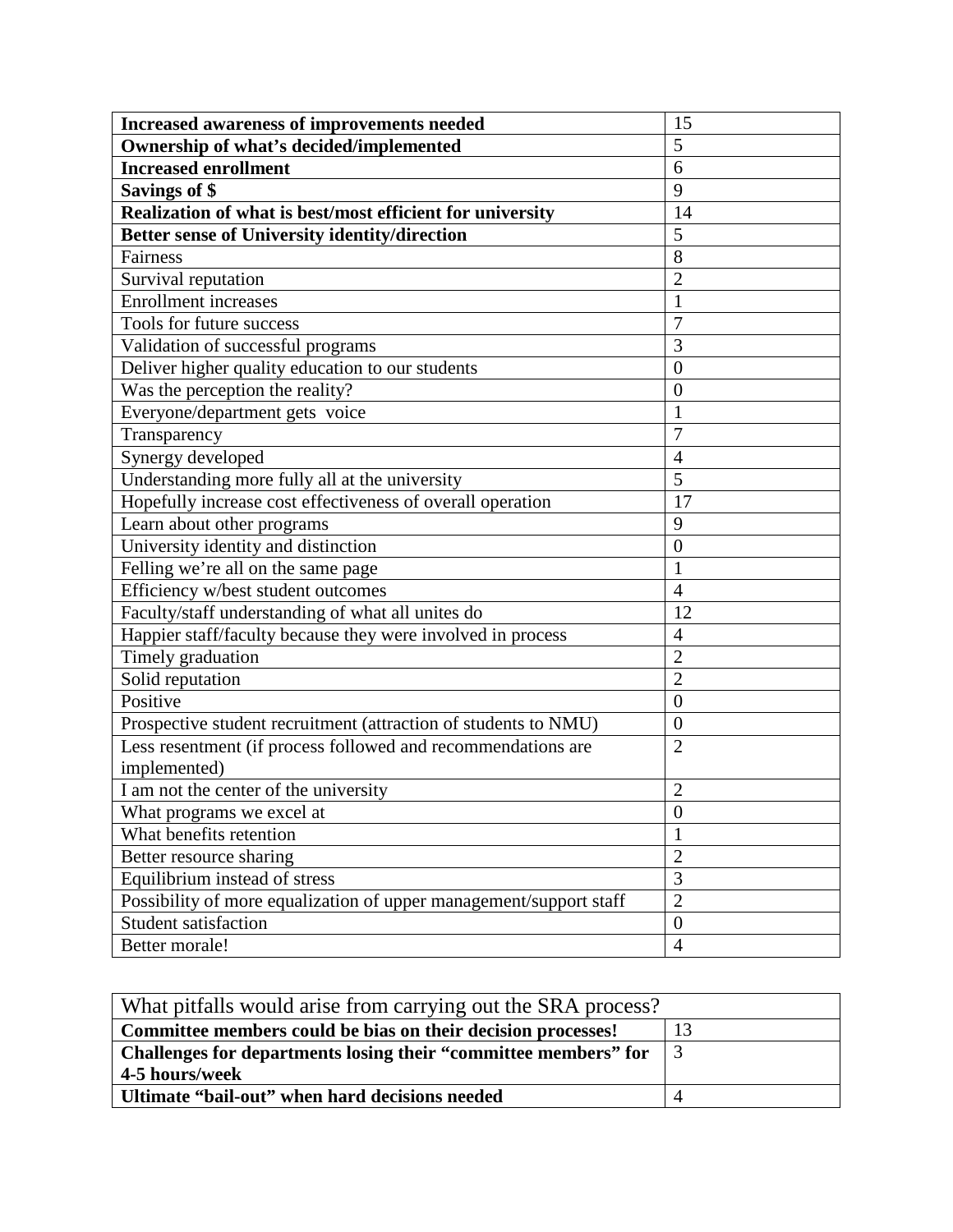| Fear of really doing what is necessary to help the university     | 11             |
|-------------------------------------------------------------------|----------------|
| Anger and disharmony in response to recommendations               | 16             |
| Unique aspects of university could be lost                        | 13             |
| Discounting functions not easily quantifiable (publicity,         | 8              |
| information, communication, etc.) quality of student experience   |                |
| Retaliation                                                       | 3              |
| Fear or others damaging the process                               | 3              |
| Committee members will have to deal with bullies                  | $\overline{2}$ |
| Lose donors                                                       | $\overline{3}$ |
| Logistical difficulties implementing – contracts/regulations      | $\overline{2}$ |
| <b>Job</b> loss                                                   | $\overline{4}$ |
| It's hard to recommend killing scared cows                        | 3              |
| No transparency                                                   | $\overline{4}$ |
| People feeling their job/program is not appreciated               | 6              |
| Stifling of innovative ideas                                      | $\overline{0}$ |
| No practical way to reallocate resource due to specialty          | $\mathbf{1}$   |
| Elimination of programs that help bring success to other programs | 3              |
| Loss of student enrollment                                        | $\overline{2}$ |
| Loss of excellent faculty                                         | $\overline{4}$ |
| Loss of hard to measure unique programs                           | 5              |
| Time and energy spent fearing things that may or may not occur    | $\overline{4}$ |
| Personal agendas dominates the sessions                           | 6              |
| Focusing on people or programs affected vs. positions             | $\overline{4}$ |
| Less time for other important functions                           | $\overline{2}$ |
| External optics - alumni, donors, community, incoming students    | $\mathbf{1}$   |
| Story depends on quantifiable data, do all departments have it?   | $\overline{0}$ |

| What advice can you offer to the task forces that will carry out the SRA process? |                |
|-----------------------------------------------------------------------------------|----------------|
| <b>Trust the process</b>                                                          | 9              |
| Keep an open mind                                                                 | 14             |
| Don't be afraid to ask questions                                                  | 12             |
| Listen before forming your opinion                                                | 8              |
| Don't hesitate to ask questions of areas you may not understand as                | 13             |
| well                                                                              |                |
| Don't be afraid to speak up if your opinion is different                          | 11             |
| Be honest                                                                         | 12             |
| Listen                                                                            | 4              |
| Think critically about the needs of all areas of the university                   | 10             |
| Substitute curiosity for fear                                                     | $\theta$       |
| Be collegial and kind                                                             | 3              |
| Think of the students not just faculty or staff                                   | 8              |
| Leave preconceived notions at the door                                            | $\overline{2}$ |
| Be objective – pretend you're at another university                               | 8              |
| Have a common goal                                                                | $\overline{2}$ |